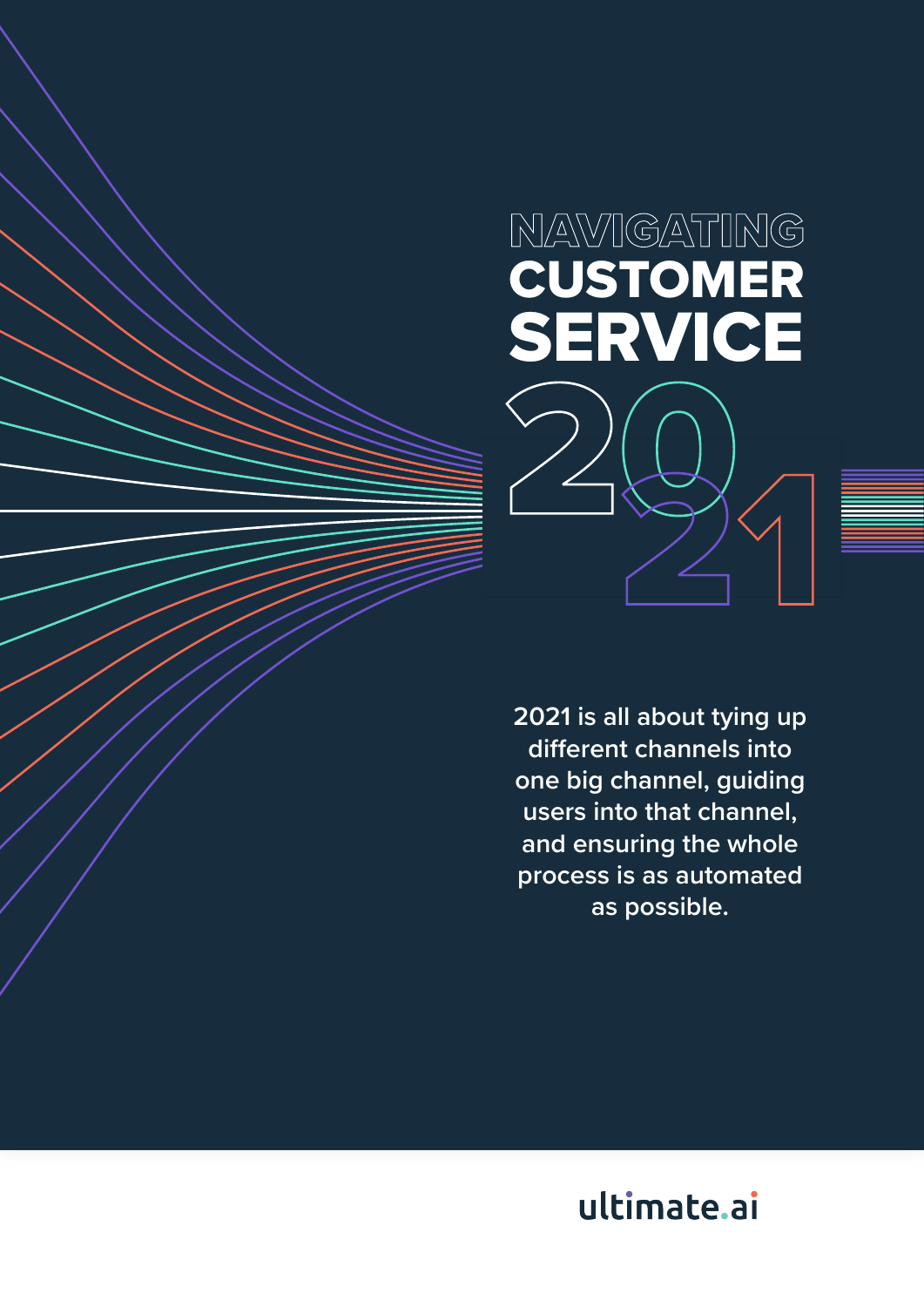### <span id="page-1-0"></span>FOREWORD

As COO of ultimate.ai, I watched 2020 through the lens of our customers. I watched as a global pandemic and recession threw the world into survival mode and forced companies to make tough decisions. However, this year, while disruptive, was also one of accelerated change: change that will lay the foundation for immense innovation in customer service in 2021.

Three things set the groundwork for 2021's transformation:

#### **Everyone (and I mean everyone) moved online**

The covid pandemic forced everyone into their houses and online, even those who previously preferred to do business in person. Key migrants included the elderly and others who may not have been as technically well-versed as the Millennials and Gen-Z populations. As a result, customer service inquiries jumped to meet the new demand.

This provides a new opportunity to serve a different population, a population that is accustomed to high touch human, usually in-person interaction.

#### **Legacy players move onto the cloud**

Meanwhile, businesses were forced to become more digital, having to transition to a remote workforce and take all business online. This move online meant transferring legacy on-premise systems to cloud offerings, a move that unlocks access to tech innovation that the previous technical infrastructure couldn't accommodate.

#### **Pandemic and recession force contact center closures**

As a result of the digital pilgrimage for both users and companies and the global recession, companies have become more cost conscious and customer retention focused. However as many contact centers downsize or close altogether, fewer customer service agents are employed. This leads to longer wait times for customers, increased strain on the remaining workforce, and lower customer satisfaction.

Now, the question is, how can companies provide high quality customer service to fulfill increased demand with a fraction of their pre-covid workforce?

If 2020 was a year of survival, 2021 will be a year of innovation.

SarafAuserali

**Sarah Al-Hussaini, COO, ultimate.ai**

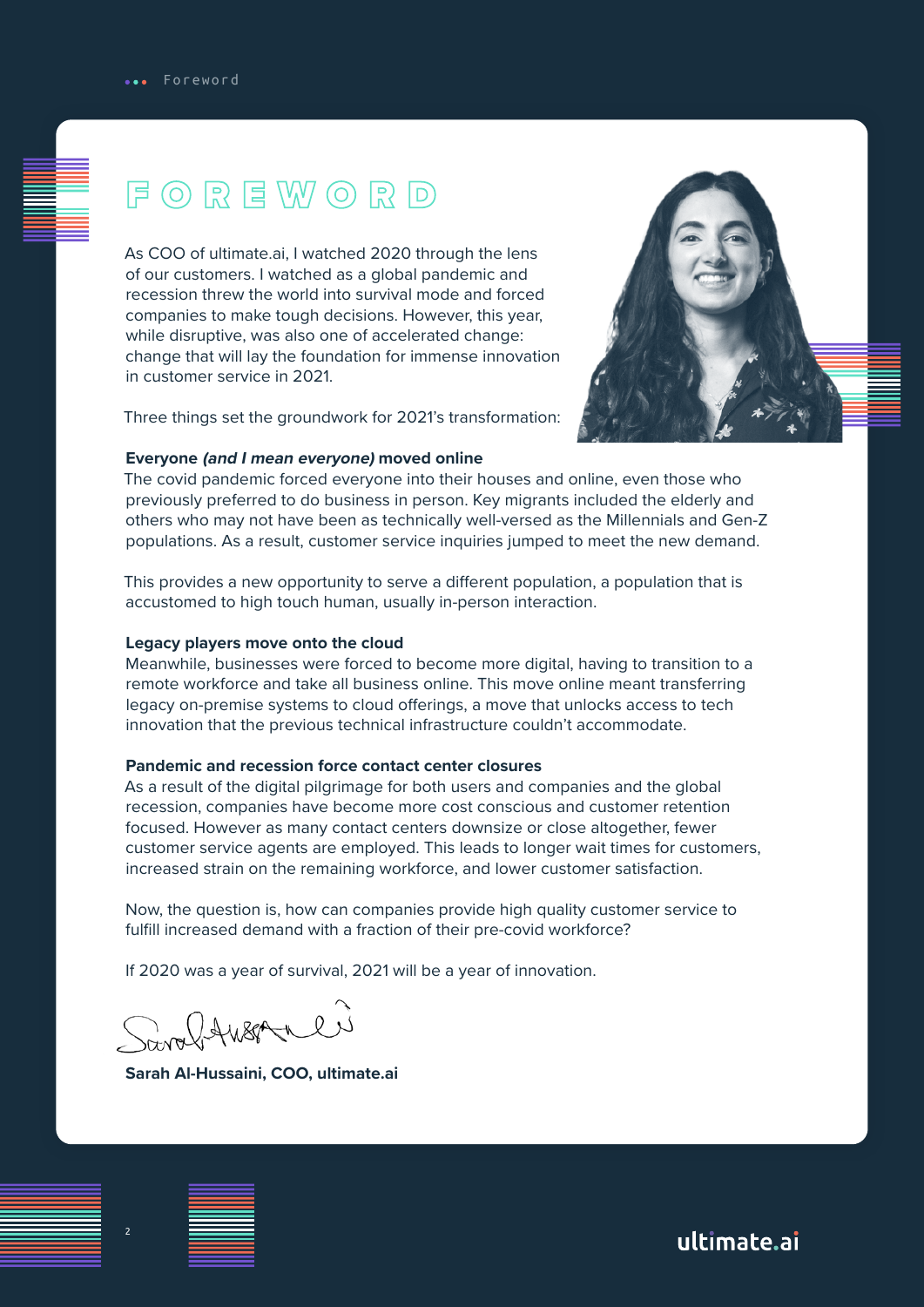# **CONTENT**

| Foreword                                                                                                          | 02              |  |
|-------------------------------------------------------------------------------------------------------------------|-----------------|--|
| 2020 SNAPSHOT: A LOOK AT WHAT WE PREDICTED                                                                        | 04              |  |
| STREAMLINING: THE NEXT FRONTIER FOR CUSTOMER SERVICE TECHNOLOGY                                                   | 07              |  |
| Trend 1: AI enabled Virtual Agents will power a shift away from<br>bloated contact centers to agile service teams | 08              |  |
| Trend 2: Customer experience to eclipse price and product                                                         | 09              |  |
| Trend 3: Omnichannel becomes 'no channel'                                                                         | 10 <sub>1</sub> |  |
| Trend 4: AI-powered customer intent prediction                                                                    | 10 <sub>1</sub> |  |
| Trend 5: Increased focus on data security and privacy                                                             | 11              |  |
| Trend 6: Video added to customer service toolkit                                                                  | 12 <sup>°</sup> |  |
| LOOKING FORWARD                                                                                                   | 13 <sup>°</sup> |  |
| Key Takeaways                                                                                                     | 14              |  |
| FINAL THOUGHTS FROM OUR CEO                                                                                       | 15 <sub>1</sub> |  |
| AUTHOR AND EDITORIAL TEAM                                                                                         |                 |  |
| <b>GET IN TOUCH</b>                                                                                               |                 |  |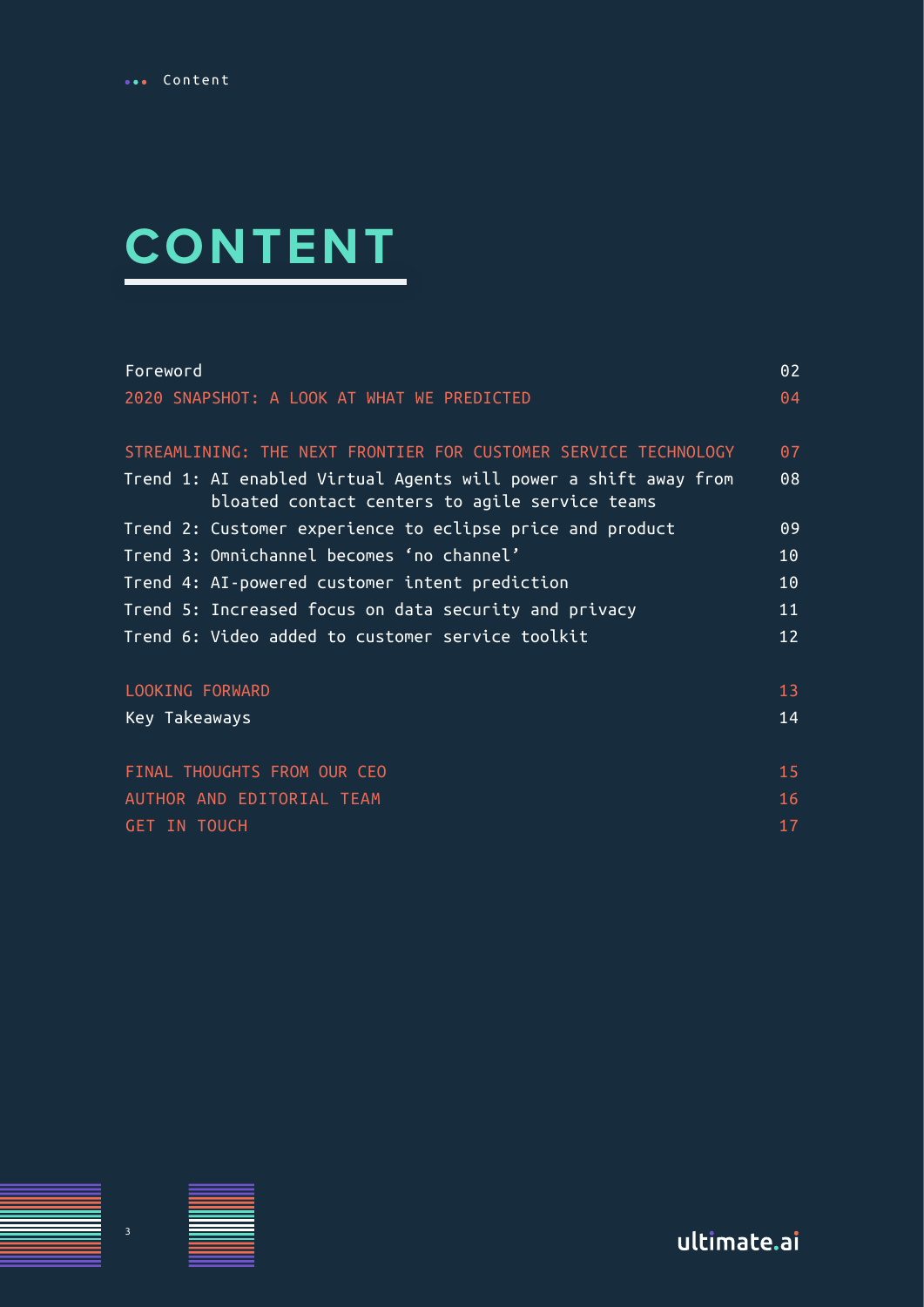# <span id="page-3-0"></span>**2020 SNAPSHOT** LOOK AT WHAT WE **PREDICTED**

### 1. Hyper-Personalization

#### **PREDICTION:**

AI advancements will drive company focus from catering to general customer service experience to customizing for individuals.

#### **WHAT HAPPENED:**

**84% of survey respondents said they will spend more with brands that provide personalized customer service**; near 80% said personalized service is more important than personalized marketing.<sup>1</sup>



### 2. Increased Chatbot Adoption

#### **PREDICTION:**

Chatbot advancements enable handling of challenging customer issues, with AI-powered bots responding in humanlike language—resulting in widespread adoption.

#### **WHAT HAPPENED:**

A study by SimilarWeb found an increase of more than 750,000 net new websites that have added "digital customer care technology", representing a **24% increase in adoption**. 2



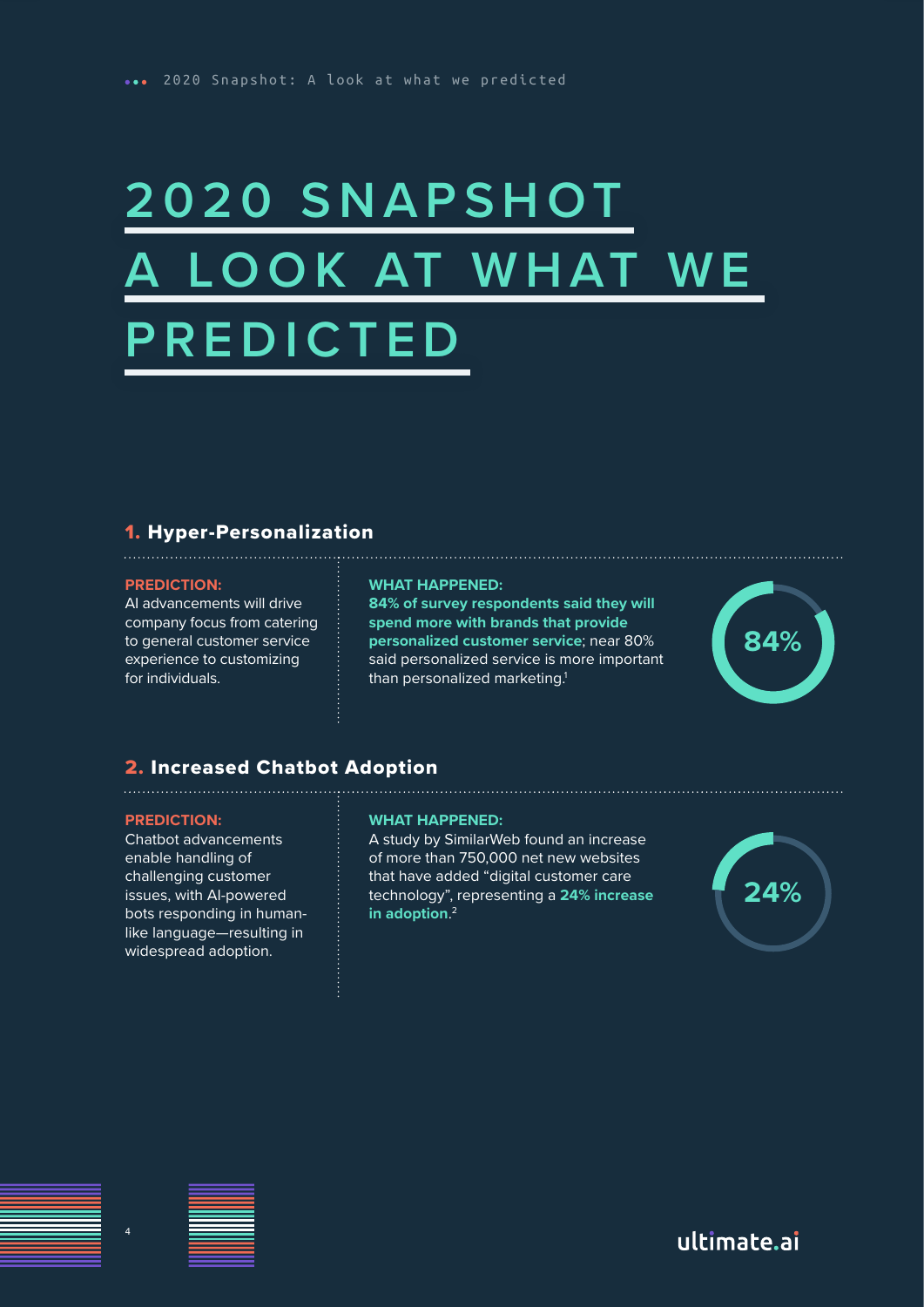### 3. Automation

#### **PREDICTION:**

Customer service automation will become commonplace in the modern contact center.

#### **WHAT HAPPENED:**

Nearly 75 percent of IT decision-makers said that intelligent self-service automation ensured their organization was able to remain agile throughout covid; **64 percent of these decision-makers expect their company to increase investment in automation technology**  as a result of the crisis.<sup>3</sup>



#### 4. Self-Service

#### **PREDICTION:**

Self-service tools that allow users to get answers on their own with minimal human assistance become a go-to customer service method.

#### **WHAT HAPPENED:**

According to American Express, over 60% of Americans say that "their go-to channel for simple inquiries is a digital self-serve tool such as a **website (24%)**, **mobile app (14%)**, **voice response system (13%)** or online chat (12%)."<sup>4</sup>



### 5. Seamless Communication

#### **PREDICTION:**

Customer service communication will move from multi-channel to omnichannel, meaning frictionless customer communication across channels.

#### **WHAT HAPPENED:**

**20 percent of consumers prefer seamless omnichannel experiences** preferring not to repeat information with each new customer service interaction.5 **20%**

### 6. Time Agnostic Real-Time Responses

#### **PREDICTION:**

Customers will demand companies are responsive 24/7, in real time.

#### **WHAT HAPPENED:**

Unfortunately, few were prepared for the emotional events of 2020, and **hold times grew by as much as 34 percent**. 6



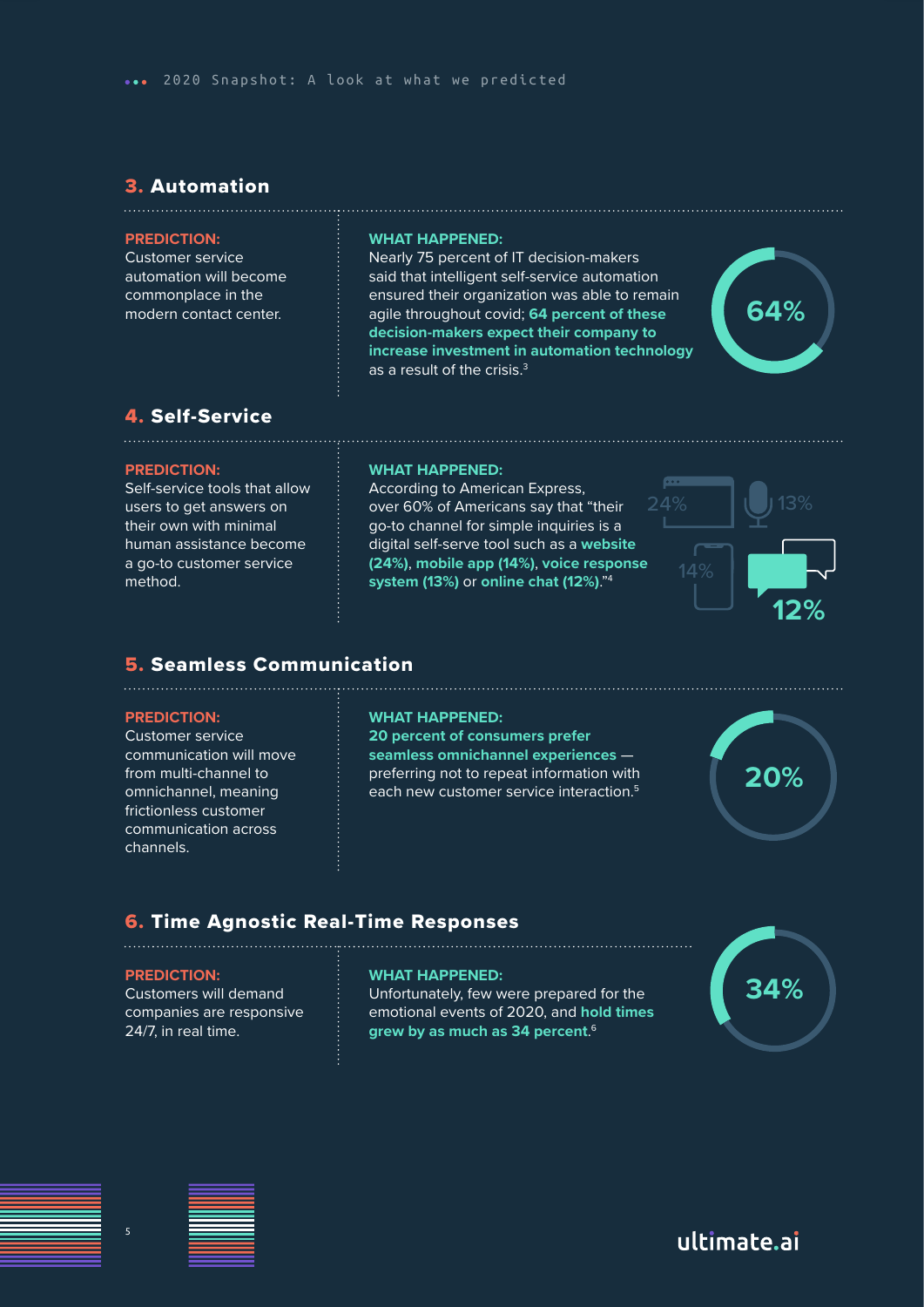### 7. Virtual "Live" Events

#### **PREDICTION:**

Live streaming video will become a key part of the customer journey.

#### **WHAT HAPPENED:**

Since the global pandemic forced live events online, virtual event technology took off in 2020. Virtual event software startup Hopin raised \$125 million in Series B funding, raising its status to a double unicorn.<sup>7</sup>

### 8. Virtual and Augmented Reality-Based Customer Service

#### **PREDICTION:**

Virtual, Augmented, and mixed reality will provide a new channel for customer service experience.

#### **WHAT HAPPENED:**

Companies used AR technologies to create agent training tools as well as smart manuals for customers.8 Additionally, to support work-fromhome measures, virtual, mixed, and augmented reality technologies enabled virtual meetings, cloud conferencing, and other enterprise applications.9



### 9. Return to Human Agents

#### **PREDICTION:**

Automation frees up customer service agents to handle more complex queries that require human input and empathy.

#### **WHAT HAPPENED:**

Nearly 40 percent of UK and US respondents said that they would rank the "**opportunity to speak with a human agent**" as a top-three requirement for ensuring customer service satisfaction.10

**40%**

### What we didn't see coming...

Of course, we couldn't have gotten everything right. The Corona crisis brought with it truly heightened emotions that swept through contact centers across the globe. Indeed, the average company saw **the percentage of calls scored as "difficult," soar by more than 100 percent**.



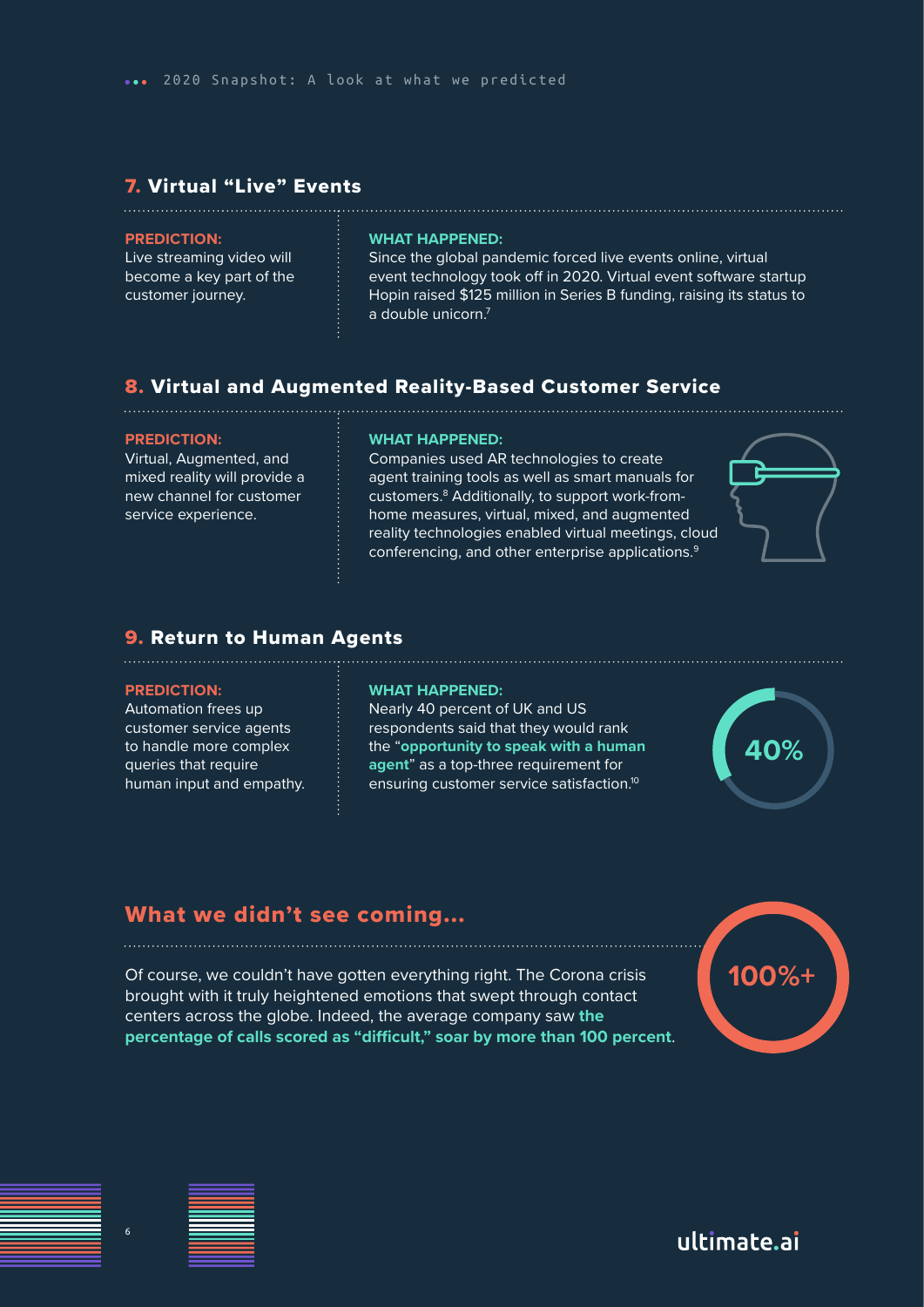# <span id="page-6-0"></span>STREAMLINING THE NEXT FRONTIER FOR CUSTOMER SERVICE TECHNOLOGY

According to HubSpot, 58% of customer service reps plan on leaving their current role in customer service<sup>12</sup>.

Add onto this the fact that customer service centers across the globe are shutting their physical contact centers down, and it becomes clear that customer service has reached a turning point. Yet, in a world shrouded in uncertainty, the industry has never been more in demand. It's important in this climate that brands reconsider their customer service teams structure and how to get the most out of a small transient workforce.

The pandemic pause provided time for brands to get organized: shrink bloated businesses, streamline their processes, and automate repetitive tasks. Now that we're seeing light at the end of the covid tunnel, we're starting to see the results of that hard work.

We sat down with customer service experts **Shep Hyken**, **Harald Henn**, **Flavio Martins**, and **Joonas Suoranta**, to talk **Intelligent Virtual Agents (IVAs)**, security, privacy, transparency, omnichannel, and CX, and identified six key customer service technology trends for 2021.

#### **OUR EXPERTS:**



**Shep Hyken**, customer service expert, author and keynote speaker, specializes in customer service and experience, and loyalty. He is a New York Times and Wall Street Journal bestselling author and has been inducted into the National Speakers Association Hall of Fame for lifetime achievement in the speaking profession.



**Harald Henn**, CEO of Marketing Resultant GmbH located in Mainz, serves leading national and international corporations as acknowledged Customer Service, Customer Experience, and Call Center expert. He is a frequent speaker on conferences and author of various ebooks.



**Flavio Martins**, VP of Operations and Customer Support at DigiCert, Inc., an organization famous for customer service in the encryption industry. He pens the popular blog WinTheCustomer!



**Joonas Suoranta**, VP of Customer Success at ultimate.ai, uses his deep knowledge of AI, NLP, and machine learning to help customers achieve intelligent customer service automation.

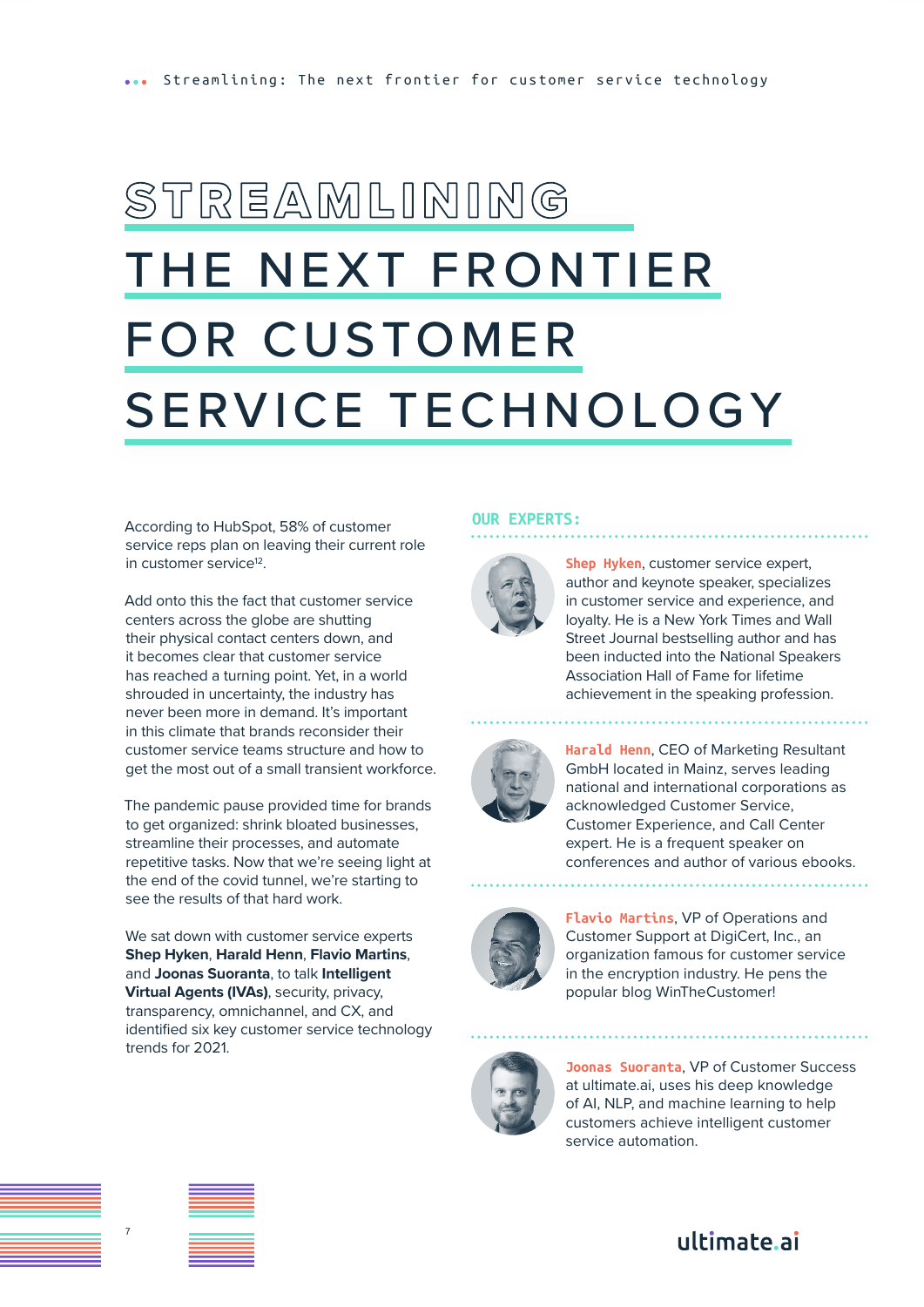# <span id="page-7-0"></span>AI ENABLED VIRTUAL AGENTS WILL POWER A SHIFT AWAY FROM BLOATED CONTACT CENTERS TO AGILE SERVICE

### TEAMS



 $AR$ 

**The AI technology is what allows the IVA to understand what the customer query is about, and resolve it in a way that's useful for the customer** "**Joonas Suoranta**

Today's Intelligent Virtual Agents (IVAs) are AI-powered agents that can not only chat with customers in natural language, but also work from within most CRMs to conduct dynamic processes like intelligent ticket routing, custom order status updates, and account detail changes.

We can expect CRM automation will reduce the repetitive tasks an agent has to do, allowing them to focus on the issues that require sensitivity and nuance.

#### **IMPLICATION FOR CUSTOMER SERVICE**

Contact centers are undergoing an intense transformation, as smart automation takes over the frontline of customer service across industries.

The designation "smart" is key here —for automation to be useful these days, it should be AI-powered, and integrate seamlessly into the existing CRM that's part of the customer journey.

"The AI technology is what allows the IVA to understand what the customer query is about, and resolve it in a way that's useful for the customer. Smart automation is the biggest thing that will happen to contact centers in 2021," says Joonas Suoranta.

### **\$1.1** llion

estimated revenue from AIassociated CRM activities by the end of 2021.<sup>13</sup>

### \$9.4 billion

by 2024, IVA market size projected to triple from \$2.6 billion in 2019.14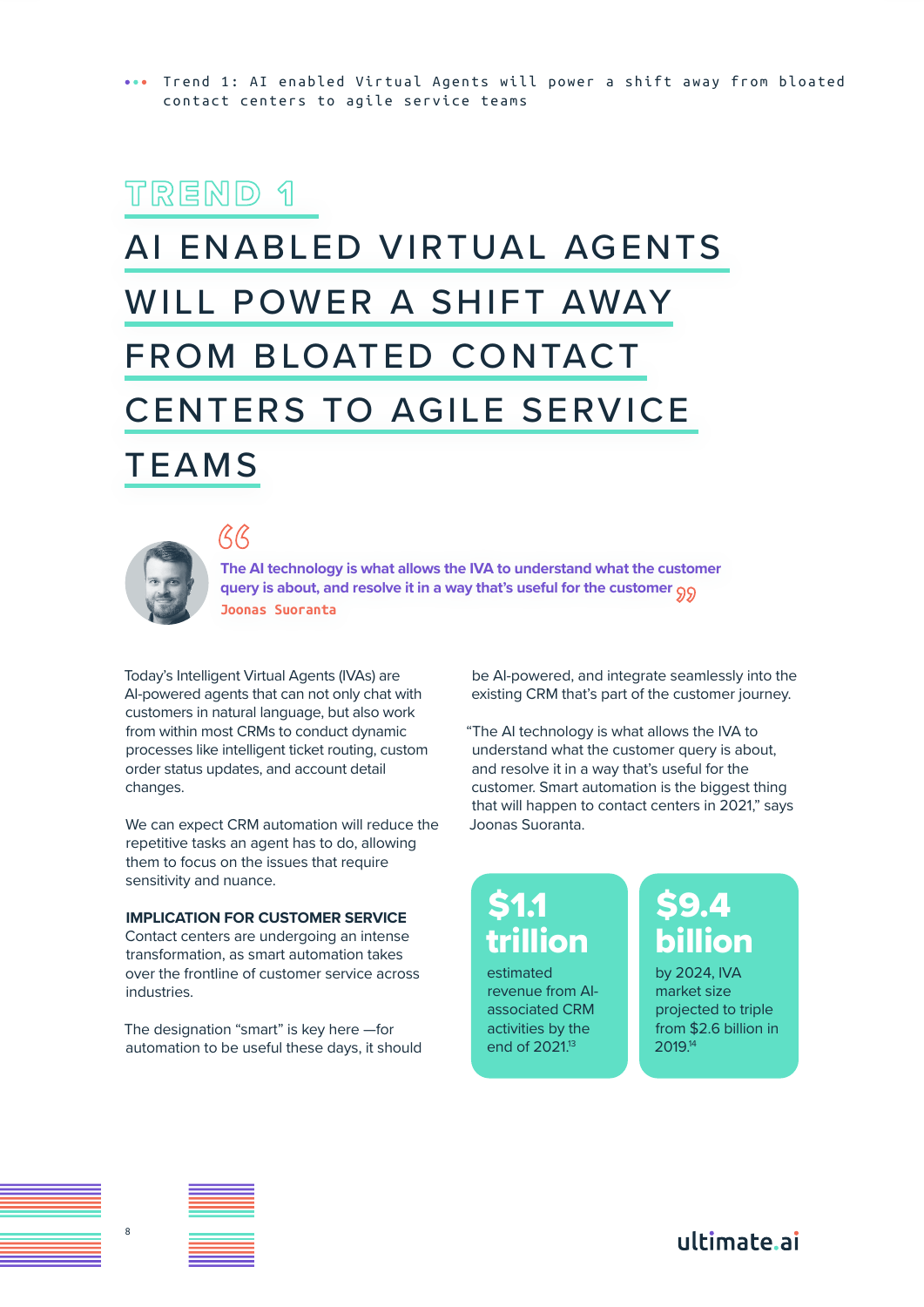### <span id="page-8-0"></span>CUSTOMER EXPERIENCE TO ECLIPSE PRICE AND PRODUCT





### $\beta\beta$

**You should have the best people in the front office, and they should be paid fairly and well trained. This represents a totally different attitude and organization than in the past** "**Harald Henn**

Customer experience has overtaken price and product as a key brand differentiator over the course of 2020.<sup>15</sup> Why?

**Customers have seen their preferred brands demonstrate outstanding levels of care and empathy during this difficult time, which has led them to place a higher value on customer experience.**<sup>16</sup>

Experts are recommending that brands concentrate on increasing their customer effort score, a loyalty metric used by companies to measure the level of effort a consumer must exert in a particular interaction.

#### **IMPLICATION FOR CUSTOMER SERVICE**

According to Harald Henn, this trend means that customer service team leaders should be more selective when hiring human agents, and more diligent with their training.

**"You should have the best people in the front office," he explains. "And they should be paid fairly and well trained. This represents a totally different attitude and organization than in the past**, though, I think that needs to be readjusted in a lot of customer service teams."

### 17%

Customers are willing to spend 17% more for a good experience.17

### 60%

of consumers report caring more about CX postcovid.18

### 75%

of customers think that businesses that demonstrated a higher level of care and empathy during the pandemic will see an increase in loyalty.19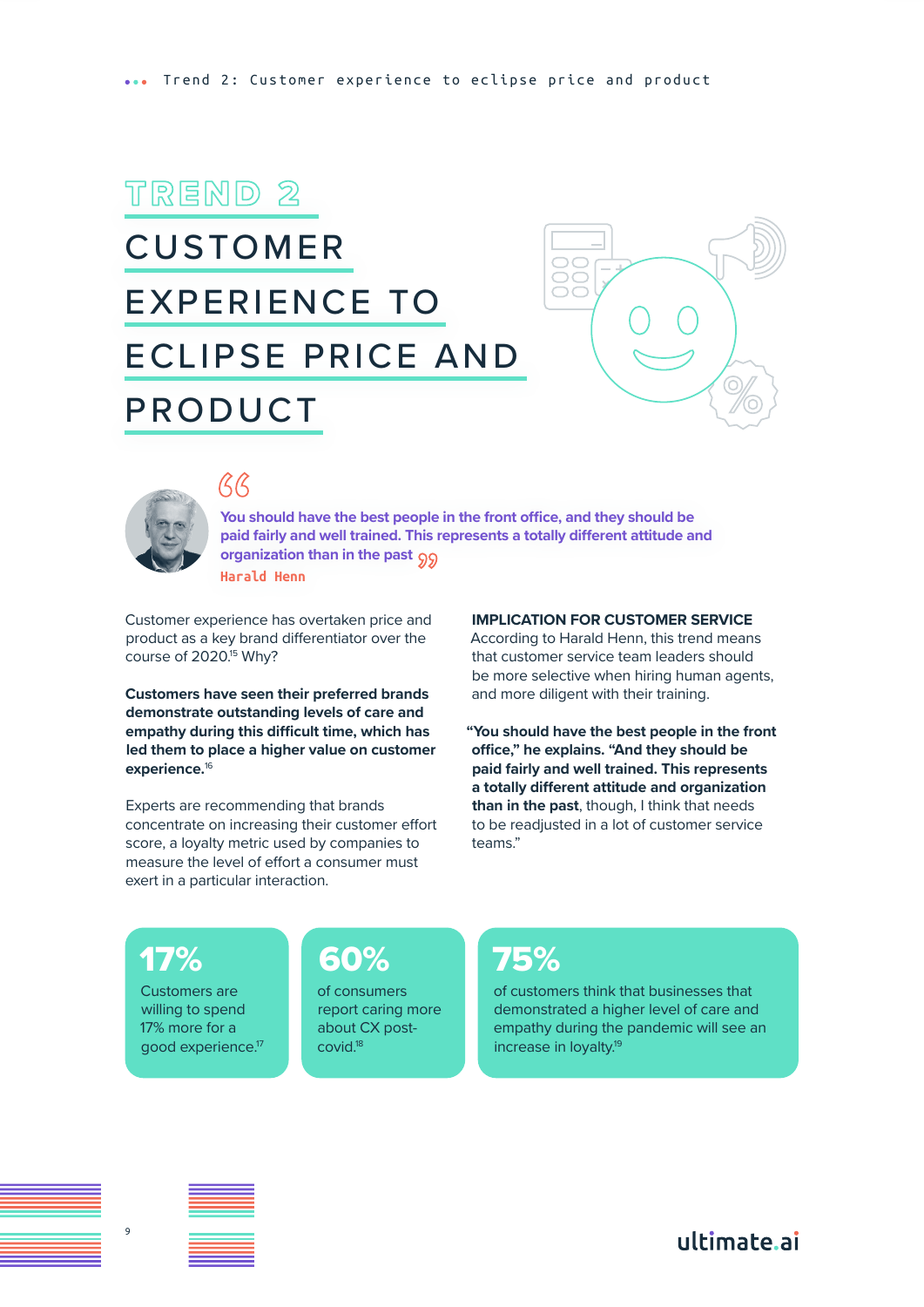### <span id="page-9-0"></span>**OMNICHANNEL** BECOMES 'NO CHANNEL'



### R<br>R

**We move somebody from just doing business with me as a repeat customer to potentially doing business with me as a**  loyal customer 99 **Shep Hyken**

The concept of interacting with customers seamlessly across multiple channels isn't new, but in 2021, we can expect more companies to understand and adopt this approach. This means reaching customers where they already are — on native SMS and Messenger platforms.20

We can expect the omnichannel approach to deepen, with **leading brands shifting to a curated omnichannel strategy, which involves adapting their communications to align with particular channels**. 21

Stronger APIs will also help these businesses convert their scattered applications into an organized data center that produces ROIdriving customer insights.<sup>22</sup>

#### **IMPLICATION FOR CUSTOMER SERVICE**

So the new omnichannel means not really thinking about giving [the consumer] options," Shep Hyken posits, "But instead just saying, 'We're here for you, any way you want to get to us.' I think that's the way it's going to be in the future, and it's starting to be that way now.

### TREND 4

### AI-POWERED CUSTOMER INTENT PREDICTION

Customer intent prediction groups users into relatively small groups, categorizing by profile similarity, interests, and browsing habits. It does this by taking in the customer's historical data and applying a statistical algorithm to it, in combination with innovative machine learning techniques.<sup>23</sup>

The AI is then able to predict what the customer will want, do, or say next. Predictive analytics plays an increasingly critical role in helping customer service teams stay a step ahead of their customers.

#### **IMPLICATION FOR CUSTOMER SERVICE**

If I'm good at doing my job, I will ethically help the customer get to where they need to be, to have the best experience they can with me. And that's because we have all this data about the customer."

Shep Hyken explains that, from the customer service perspective, "And we can match it up to all these other customers that have similar browsing habits. And I mean, the accuracy of the predictions the AI can make really is uncanny."

### 24.5%

Compound Annual Growth Rate (CAGR) for the global predictive analytics market size 2020 to 2025.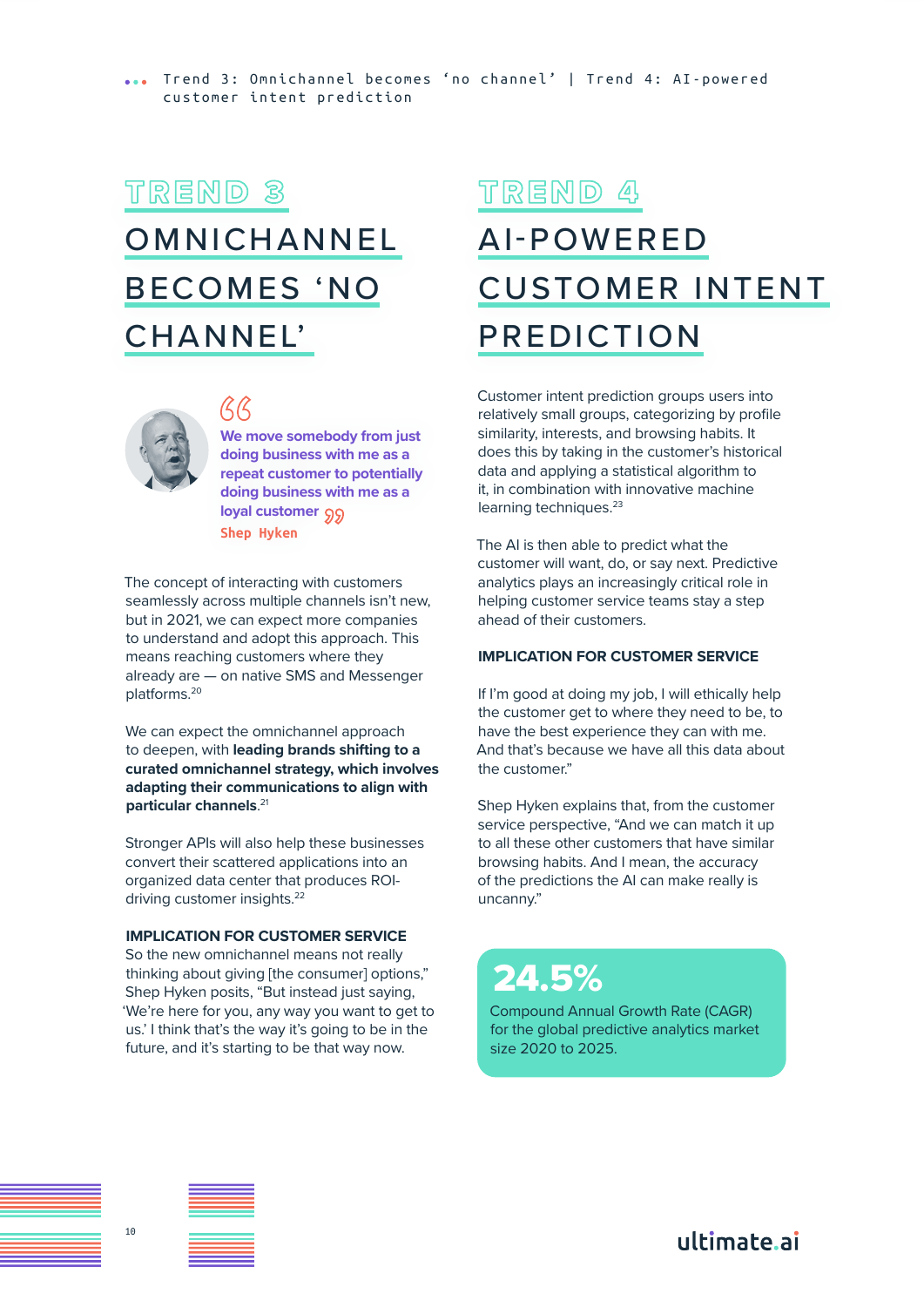### <span id="page-10-0"></span>INCREASED FOCUS ON DATA SECURITY AND PRIVACY





### $\overline{G}$

**What pre-answer does is leverage our knowledge of our customers and customer behavior to screen possible fraudulent actions** "**Flavio Martins**

Data security and privacy are becoming increasingly more important, with the security field expected to grow by 12 to 15% year-overyear in 2021.24

Security experts say that bad actors are moving away from efforts to target individuals, and are instead **targeting organizations that own customer data. As the focus of the attacks change, so does the sophistication and complexity**.

Despite the increased threat, customers are becoming more liberal with their personal data, and have been shown to be willing to give up their privacy in exchange for a valuable service.

The covid pandemic has also made the general public more open to giving up a certain amount of privacy in the name of public safety and public health. And like we saw with airport security after 9/11, there is no guarantee that things will ever return to "normal."25

#### **IMPLICATION FOR CUSTOMER SERVICE**

Customer service teams need to stay a step ahead. They should start by brushing up on the automated security tools available to them, like online vulnerability management solutions.

Many of these solutions are modular, scalable, and adapted to cloud technology, helping to achieve proof of concept in a few weeks or even days.

"For customer service teams in 2021, I'm most excited about pre-answer authentication," says Flavio, Martins, "What pre-answer does is leverage our knowledge of our customers and customer behavior to screen possible fraudulent actions."

2.9 billion cyber traffic

according to several research.

### 61%

of business leaders say they are concerned that their data is at risk because every company eventually gets hacked.26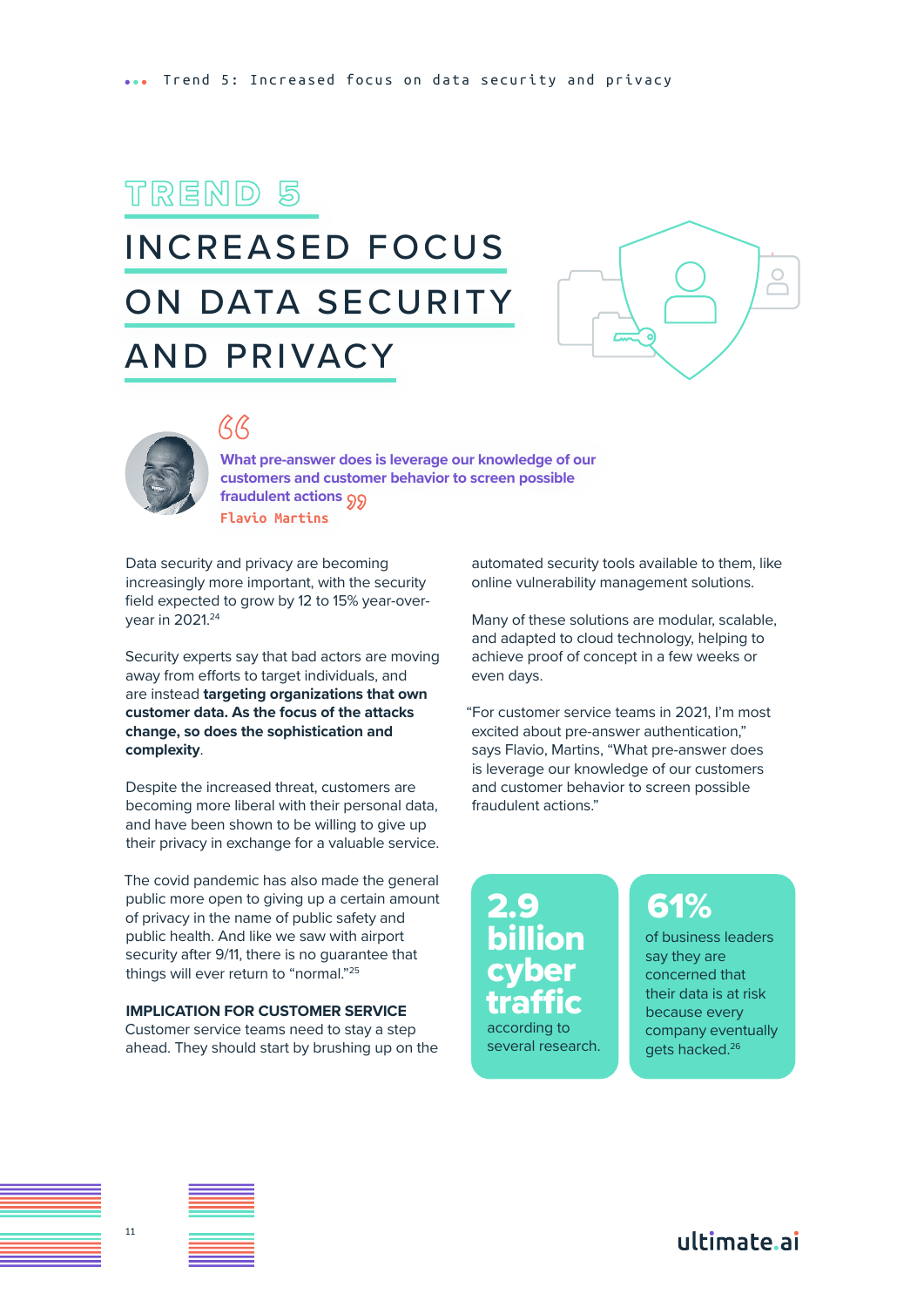### <span id="page-11-0"></span>VIDEO ADDED TO CUSTOMER SERVICE TOOLKIT





### $\overline{G}$

**If I'm on the phone, I can see your eyes. And I can see your facial expression, I could see the empathetic expression that you're going to give me** "**Shep Hyken**

Customer service video calls and video troubleshooting will become a practice in 2021. Some companies are already creating video tutorials for their most frequently asked questions, marrying the concepts of self-service and video troubleshooting.27 Other teams are using video communication to send thank-you messages and showcase new products.<sup>28</sup>

Video customer service can, of course, work both ways. Many brands are now inviting their customers to send their service inquiries in video format. Rickard Månsson, IKEA Sweden's Customer Experience Business Developer, thinks this method lessens the work and mental load on the customer. "Customers need to send photos, emails, and so on," he explains. "With video, it takes us seconds to analyze the situation."29

#### **IMPLICATION FOR CUSTOMER SERVICE**

According to Shep Hyken, this technology is already big in the customer service sphere, and is only set to increase in importance. The reason for the drive to video, he says, is that it increases emotional connection, improving the customer service experience. "When a company does that

they create a connection that's different than if I were just chatting," says the customer service experience expert.

"If I'm on the phone, I can see your eyes. And I can see your facial expression, I could see the empathetic expression that you're going to give me.

And what happens is we move somebody from just doing business with me as a repeat customer to potentially doing business with me as a loyal customer, because I feel more of a connection. You can't automate the relationship."

### 23%

of consumers said that they have used video calling on their mobile devices.30

### 79%

of customers choose live video chat because it offers the fastest response to their questions over other channels.<sup>31</sup>

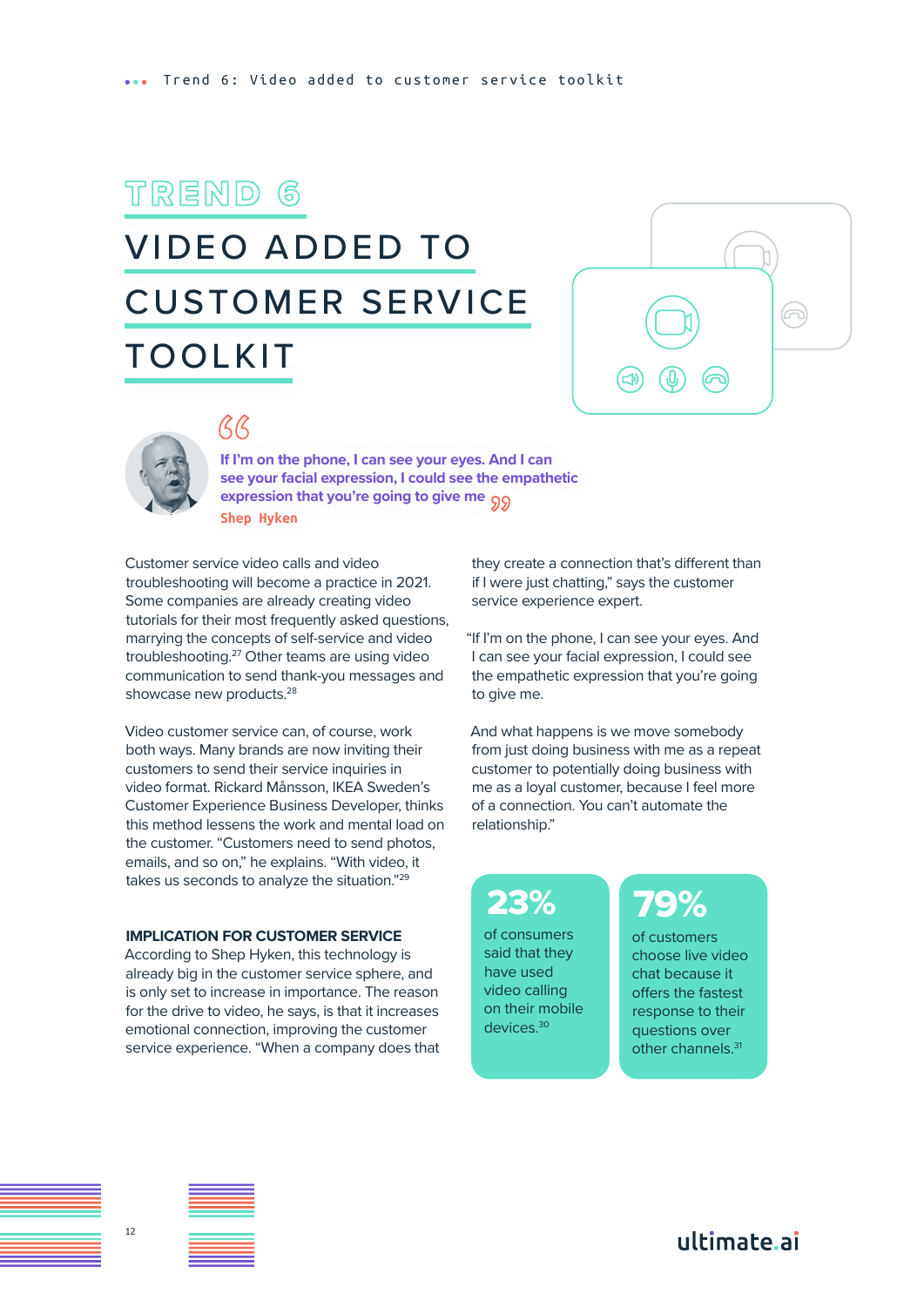# <span id="page-12-0"></span>**66**

The customer service professional role will change in its nature. At the moment it has something of a bad reputation, with lots of repetition leading to a lack of motivation. I think customer service roles will evolve beyond just a job you take for a year or two, into more meaningful career-type roles that require a very career-type roles that require a v<br>high level of professionalism. <sub>99</sub>



### Joonas Suoranta

We've seen unprecedented changes throughout 2020. But, covid, for all its devastation, has given customer service a big nudge into the future.

Technologies like IVAs, security and privacy software, and AI-powered CRMs are fast advancing to keep up with the increasing demands from the customer, who is more informed and more skeptical than ever before —but also more forgiving and loyal to the brands with whom they truly connect.

2021 is looking bright.



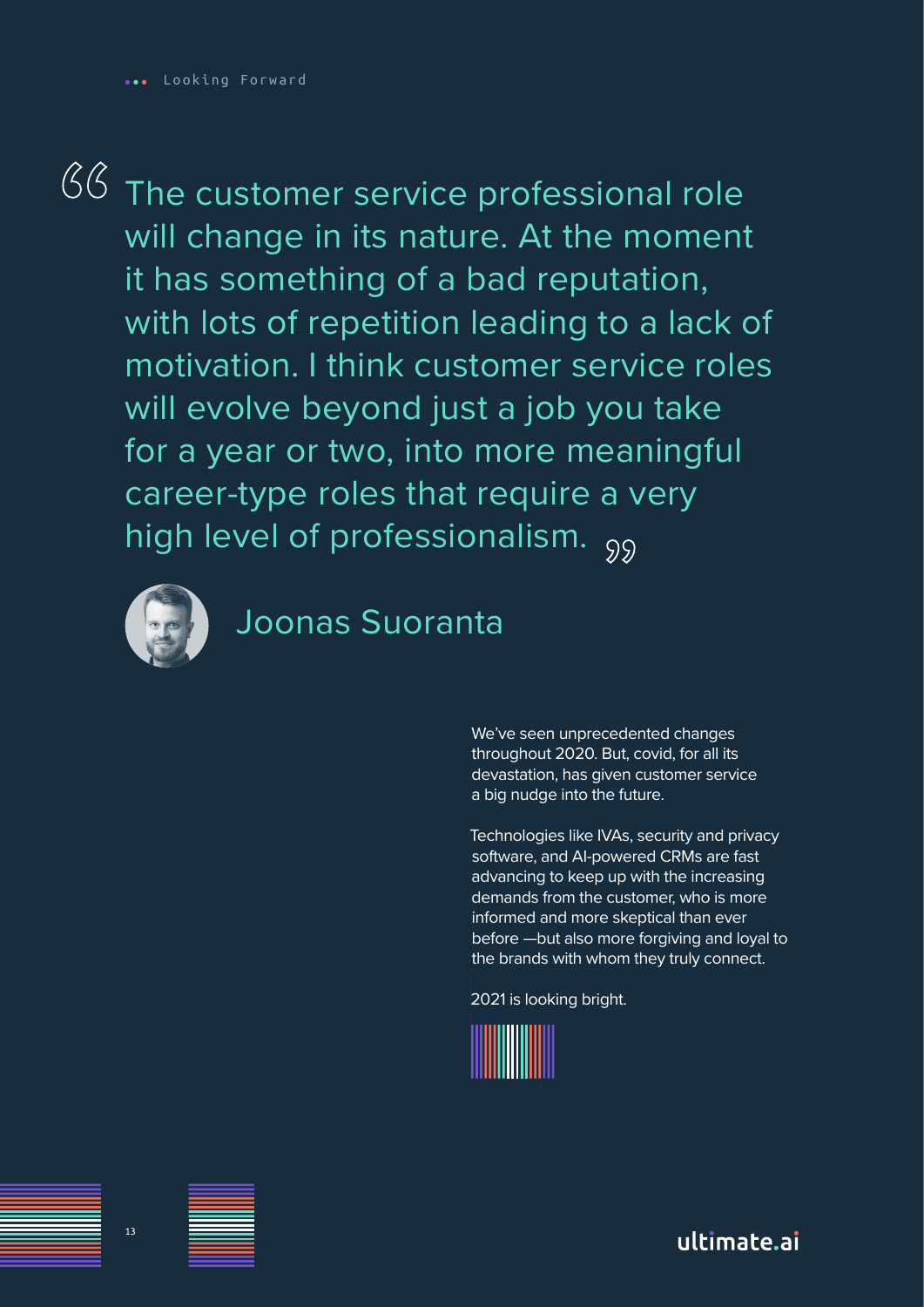# <span id="page-13-0"></span>**KEY TAKEAWAYS**

### $\mathcal{A}_{\mathsf{b}}$

### Companies must provide human-level finesse without sacrificing efficiency

Empathy is crucial in post-covid customer service and a key driver for customer satisfaction. That said, they still expect convenient, efficient, and timely service. Automation ensures that live agents aren't wasting energy with easy repetitive questions, but instead handling high value customer issues.



### Multi-channel Personalization is dead, No-channel has emerged

In the past, communicating with customers was about meeting them where they are and having a unique voice suitable for each channel. Now, it's about having porous communication channels that allow information flow seamlessly across channels. Channels will have no bounds. Instead, information from one channel can be used to communicate with the same person even if they talk to you in a different channel.



### Providing good customer experience requires a concierge, not a firefighter

We've known customer experience was vital for years now. However, in the past, this meant crisis management and responding to customer needs. In 2021, companies must shift from providing responsive service to providing anticipatory service. Agents must become clairvoyant — predicting customer needs before they articulate them.

| __ |  |  |
|----|--|--|
|    |  |  |
|    |  |  |
|    |  |  |
|    |  |  |
|    |  |  |
|    |  |  |
|    |  |  |
|    |  |  |
|    |  |  |
|    |  |  |
|    |  |  |
|    |  |  |
|    |  |  |
|    |  |  |
|    |  |  |
|    |  |  |
|    |  |  |
|    |  |  |
|    |  |  |
|    |  |  |
|    |  |  |
|    |  |  |
|    |  |  |
|    |  |  |
|    |  |  |
|    |  |  |
|    |  |  |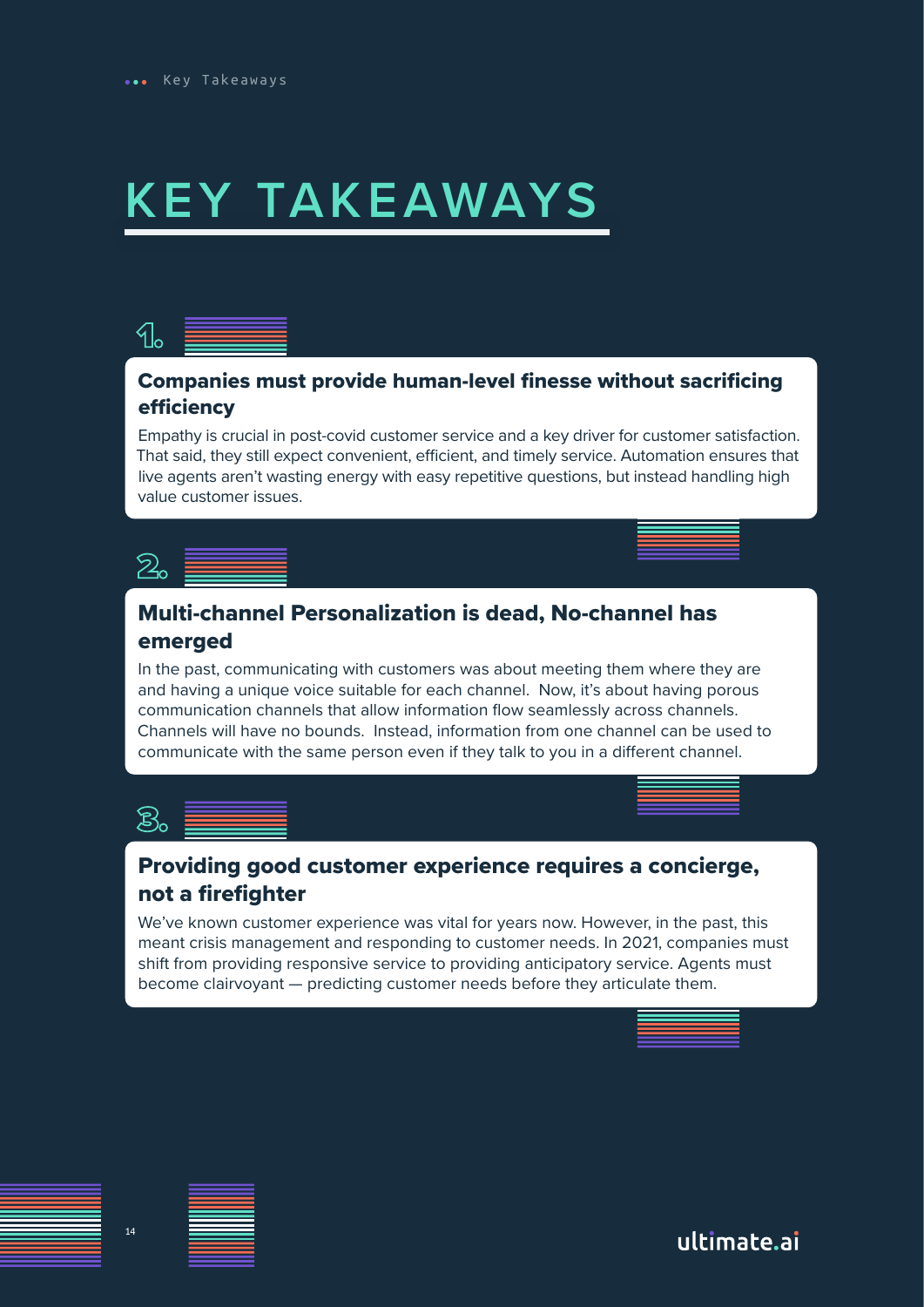# <span id="page-14-0"></span>**FINAL THOUGHTS FROM OUR CEO**

**66** 

During covid, customer service agents were the first line of support for customers with pandemic questions. They handled the increased burden admirably and were the heroes for many companies. Without them battling on the frontlines, firms would not have been able to weather 2020.

Going forward, customer service agents will demand more from their employers: more respect, more support, more freedom. I believe the whole industry will need to rethink how they handle customer service because the burden put on agents during covid was unacceptable and unsustainable.

In 2021, the whole industry needs to step up in the same way the agents were able to. <sub>99</sub>



 **Reetu Kainulainen CEO, ultimate.ai**

**You'll be hearing more from Reetu in our four video email micro-series— Customer Success: How CRMs and IVAs Improve Customer Experience.**

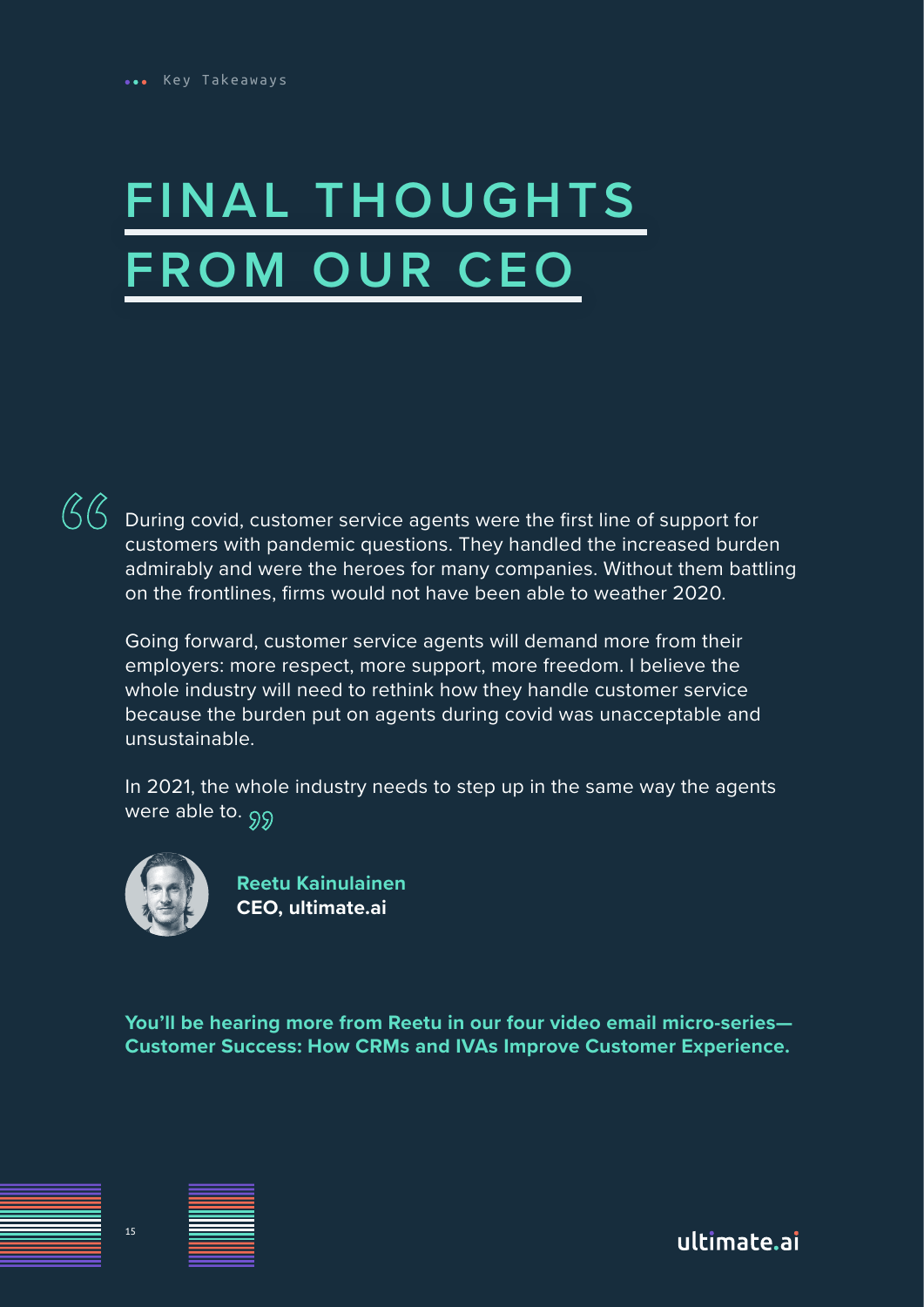### <span id="page-15-0"></span>AUTHOR AND EDITORIAL TEAM



*Kaila Krayewski*, international technology journalist and serial founder, manages her global content agency and virtual writing school which focuses on topics like technology, lifestyle, and travel.



*Flavio Martins*, VP of Operations and Customer Support at DigiCert, Inc., an organization famous for customer service in the encryption industry. He pens the popular blog WinTheCustomer!



*Harald Henn*, CEO of Marketing Resultant GmbH located in Mainz, serves leading national and international corporations as acknowledged Customer Service, Customer Experience, and Call Center expert. He is a frequent speaker on conferences and author of various ebooks.



*Shep Hyken*, customer service expert, author and keynote speaker, specializes in customer service and experience, and loyalty. He is a New York Times and Wall Street Journal bestselling author and has been inducted into the National Speakers Association Hall of Fame for lifetime achievement in the speaking profession.



**Joonas Suoranta**, VP of Customer Success at ultimate.ai, uses his deep knowledge of AI, NLP, and machine learning to help customers achieve intelligent customer service automation.



ultimate.ai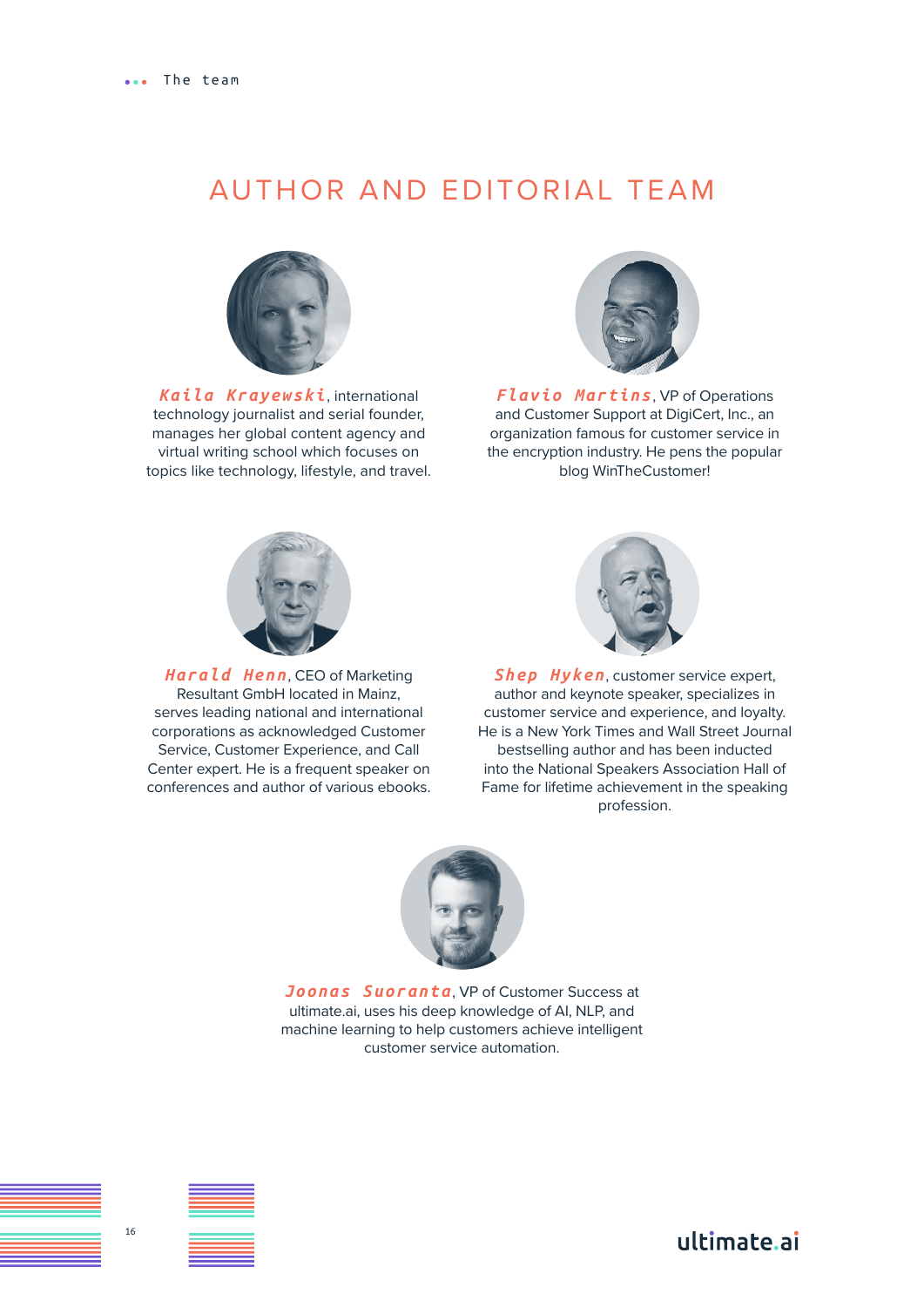### <span id="page-16-0"></span>CURIOUS HOW ULTIMATE.AI CAN TAKE YOUR CUSTOMER SUPPORT TO THE NEXT LEVEL?



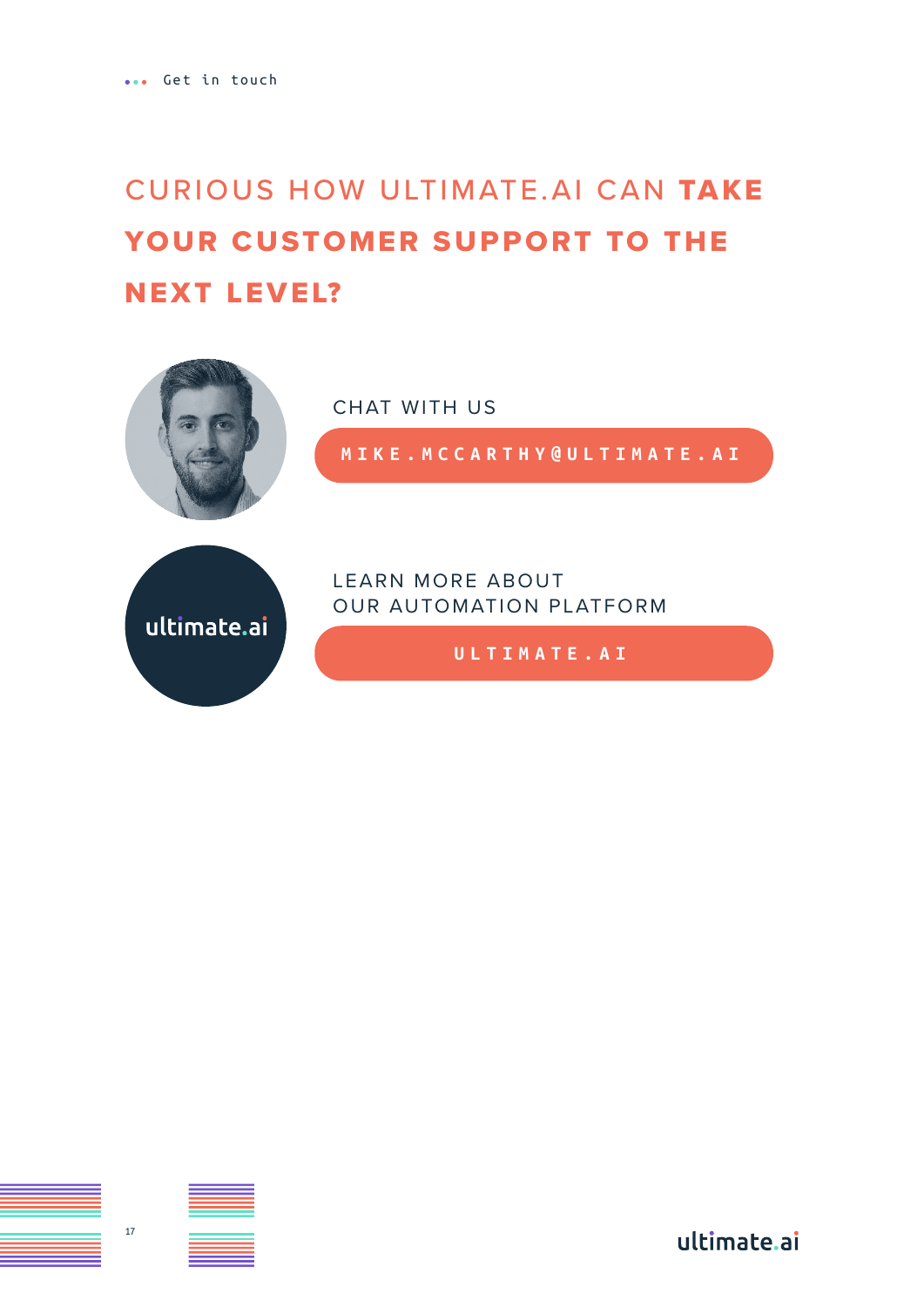## REFERENCES

- **1 "What consumers want: Personalization, attention, great ...." 22 Apr. 2020** https://www.retailcustomerexperience.com/news/what-consumers-want-personalization-attention-greatexperience/ Accessed 4 Nov. 2020
- **2 "Digitally Enabled Customer Care During covid-19 | Similarweb." 7 Apr. 2020**  https://www.similarweb.com/corp/blog/digitally-enabled-customer-care-during-covid-19/ Accessed 19 Nov. 2020
- **3 "IT Decision Makers will Increase Investments in Intelligent ...." 13 Jul. 2020**  https://www.cioreview.com/news/it-decision-makers-will-increase-investments-in-intelligent-automationpostcovid19-according-to-new-study-pnid-225-cid-66.html Accessed 4 Nov. 2020
- **4 "Today's Self-Service Is About Empowerment Not ... Forbes." 20 Jul. 2020** https://www.forbes.com/sites/forbestechcouncil/2020/07/20/todays-self-service-is-aboutempowerment--not-compromise/ Accessed 4 Nov. 2020
- **5 "2020 CGS Customer Services Preferences in Times of ...."**  https://www.cgsinc.com/en/resources/customer-service-in-crisis Accessed 4 Nov. 2020
- **6 "Brand Marketing Through the Coronavirus Crisis." 6 Apr. 2020** https://hbr.org/2020/04/brand-marketing-through-the-coronavirus-crisis Accessed 4 Nov. 2020
- **7 "Hopin raises \$125M for its online events platform on the back of." 10 Nov. 2020** https://techcrunch.com/2020/11/10/hopin-raises-125m-for-its-online-events-platform-on-the-back-ofsurging-growth/ Accessed 19 Nov. 2020
- **8** https://blog.hubspot.com/service/augmented-reality-customer-experience
- **9 "Covid-19: 10 tech trends getting us through the pandemic ...."**  https://www.weforum.org/agenda/2020/04/10-technology-trends-coronavirus-covid19-pandemicrobotics-telehealth/ Accessed 4 Nov. 2020

- **10 "2020 CGS Customer Services Preferences in Times of ...."**  https://www.cgsinc.com/en/resources/customer-service-in-crisis Accessed 4 Nov. 2020
- **11 "Brand Marketing Through the Coronavirus Crisis." 6 Apr. 2020** https://hbr.org/2020/04/brand-marketing-through-the-coronavirus-crisis Accessed 3 Nov. 2020
- **12 "16 Customer Experience Trends & Stats That'll Define the ...." 25 Feb. 2020** https://blog.hubspot.com/service/customer-experience-trends Accessed 19 Nov. 2020

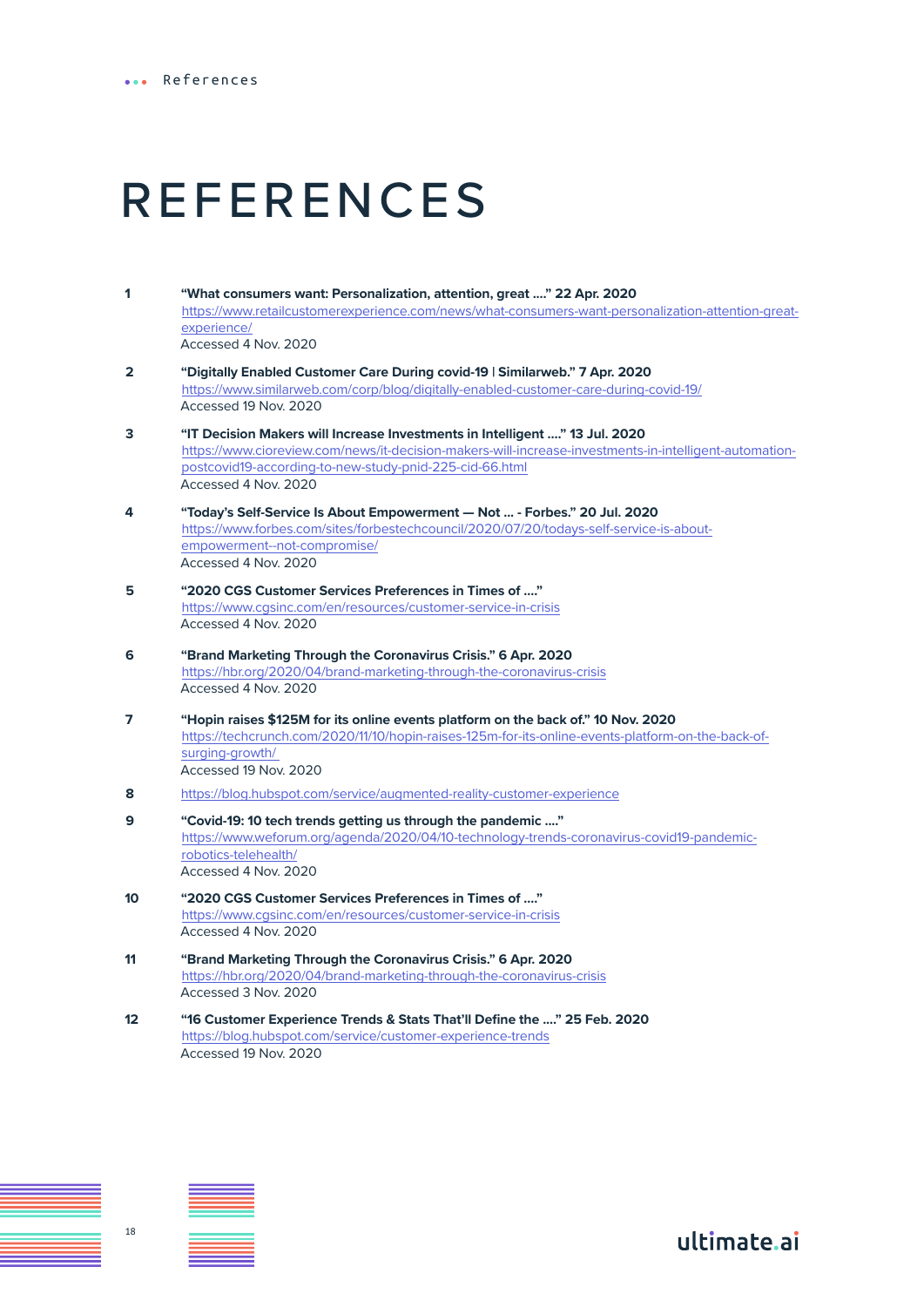- **13 "20 of the latest CRM trends for 2021 to pay attention to PieSync." 1 Oct. 2020** https://www.piesync.com/blog/latest-crm-trends/ Accessed 8 Nov. 2020
- **14 "Introducing 'Smart Assist': An Intervention to Humanize AI." 29 Jul. 2020** https://www.haptik.ai/blog/introducing-smart-assist-an-intervention-to-humanize-ai/ Accessed 20 Nov. 2020
- **15 "Customers 2020: A Progress Report Walker Customer ...."**  https://www.walkerinfo.com/knowledge-center/featured-research-reports/customers-2020-aprogress-report Accessed 8 Nov. 2020
- **16 "2021 Customer Experience Trends and Tactics | CustomerThink." 11 Oct. 2020** https://customerthink.com/2021-customer-experience-trends-and-tactics/ Accessed 8 Nov. 2020
- **17 "16 Customer Experience Trends & Stats That'll Define the ...." 25 Feb. 2020** https://blog.hubspot.com/service/customer-experience-trends Accessed 9 Nov. 2020
- **18 "2021 Customer Experience Trends and Tactics | CustomerThink." 11 Oct. 2020** https://customerthink.com/2021-customer-experience-trends-and-tactics/ Accessed 26 Oct. 2020
- **19 "2021 Customer Experience Trends and Tactics | CustomerThink." 11 Oct. 2020** https://customerthink.com/2021-customer-experience-trends-and-tactics/ Accessed 26 Oct. 2020
- **20 "A Look Ahead: 2021 Predictions for Brand Marketers ...." 6 Oct. 2020** https://customerthink.com/a-look-ahead-2021-predictions-for-brand-marketers/ Accessed 8 Nov. 2020
- **21 "A Look Ahead: 2021 Predictions for Brand Marketers ...." 6 Oct. 2020** https://customerthink.com/a-look-ahead-2021-predictions-for-brand-marketers/ Accessed 8 Nov. 2020
- **22 "5 Digital Trends That Will Transform Customer Experience In ...." 12 Nov. 2020** https://startupanz.com/5-digital-trends-transform-customer-experience-2021/ Accessed 19 Nov. 2020
- **23 "Anticipating Customer Intent Better with Predictive Analytics." 31 Oct. 2019** https://www.sestek.com/2019/10/anticipating-customer-intent-better-with-predictive-analytics/ Accessed 20 Nov. 2020
- **24 "Global Cybersecurity Spending Predicted To Exceed \$1 ...." 10 Jun. 2020** https://cybersecurityventures.com/cybersecurity-market-report/ Accessed 8 Nov. 2020
- **25 "Redefining the Right to Privacy in the Age of the ... I·CONnect." 2 Apr. 2020** http://www.iconnectblog.com/2020/04/redefining-the-right-to-privacy-in-the-age-of-the-covid-19-pandemic/ Accessed 26 Oct. 2020.

ultimate.ai

**26 "Experience 2030. The Future of Customer Experience is ... - SAS."**  https://www.sas.com/pt\_pt/whitepapers/futurum-experience-2030-emea-110977.html Accessed 8 Nov. 2020